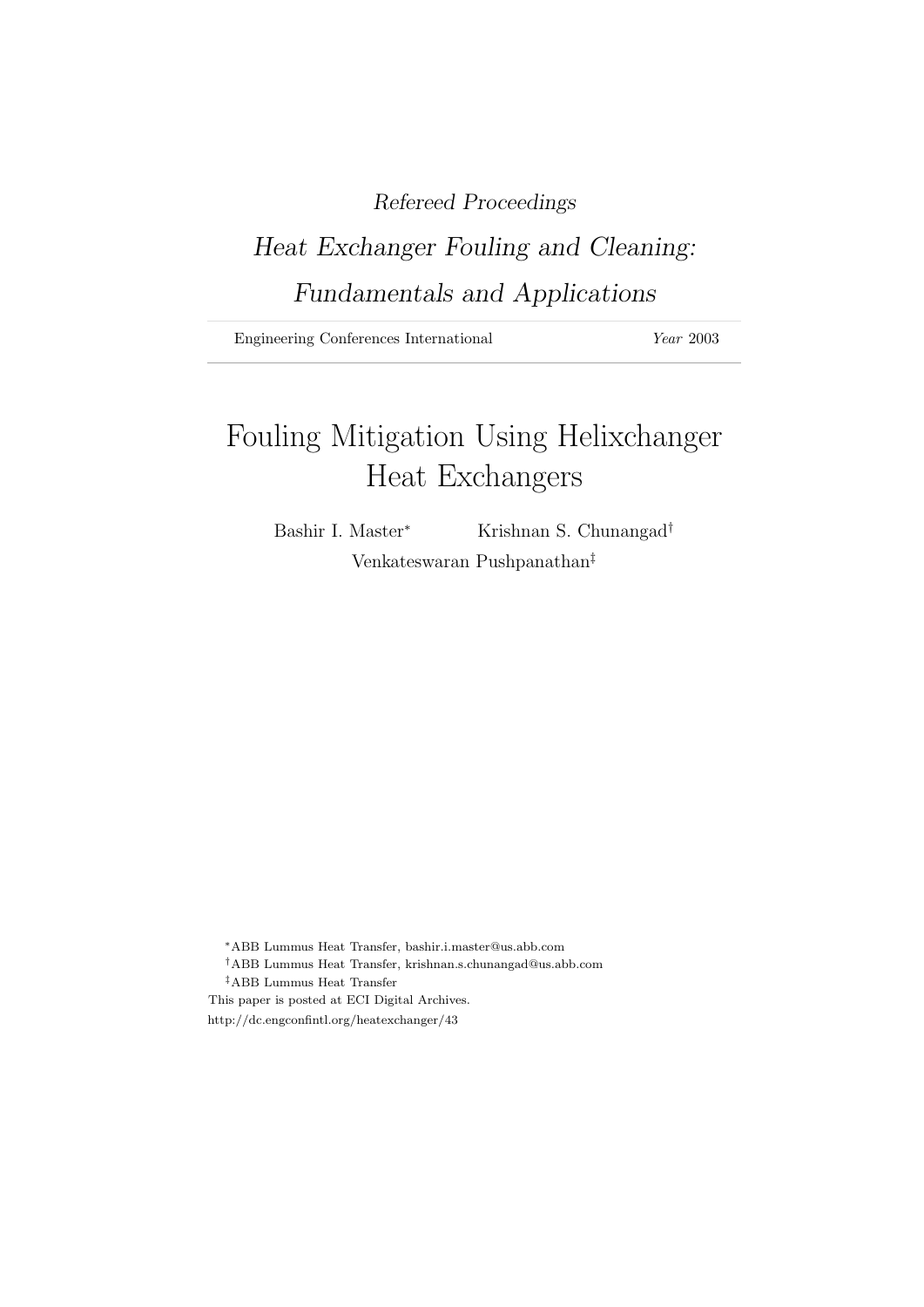# **FOULING MITIGATION USING HELIXCHANGER HEAT EXCHANGERS**

# **Bashir I. Master**<sup>1</sup> **, Krishnan S. Chunangad**<sup>2</sup>  **and Venkateswaran Pushpanathan**<sup>3</sup>

<sup>1</sup> ABB Lummus Heat Transfer, 1515 Broad Street, Bloomfield, NJ 07003, USA; <u>bashir.i.master@us.abb.com</u><br><sup>2</sup> ABB Lummus Heat Transfer, 1515 Broad Street, Bloomfield, NJ 07003, USA; brishnen s.ghunangad@us.abb.com <sup>2</sup> ABB Lummus Heat Transfer, 1515 Broad Street, Bloomfield, NJ 07003, USA; krishnan.s.chunangad@us.abb.com <sup>3</sup> ABB Lummus Heat Transfer, 1515 Broad Street, Bloomfield, NJ 07003, USA; venkateswaran.pushpanathan@us.abb.com

# **ABSTRACT**

One of the major indeterminates in the design as well as operation of heat exchangers is the rate of fouling a select heat exchanger geometry would exhibit over the operation cycles.

Gradual deterioration of heat exchanger performance due to the accumulation of fouling film on the heat transfer surface is often accounted for in the form of a fouling resistance, or commonly known as the fouling factor, while determining the heat transfer surface required for a specific heat duty.

More often, the fouling mechanism responsible for the deterioration of heat exchanger performance is flow-velocity dependent. Maldistribution of flow, wakes and eddies caused by poor heat exchanger geometry can have detrimental effect on heat exchanger performance and reliability.

Helixchanger heat exchangers have demonstrated significant improvements in the fouling behavior of heat exchangers in operation. In a Helixchanger heat exchanger, the quadrant shaped shellside baffle plates are arranged at an angle to the tube axis creating a helical flow pattern on the shellside. Uniform velocities and near plug flow conditions achieved in a Helixchanger heat exchanger, provide low fouling characteristics, offering longer heat exchanger runlengths between scheduled cleaning of tube bundles.

This article demonstrates the Helixchanger heat exchanger option in reducing the velocity-dependent fouling in heat exchangers.

# **INTRODUCTION**

Heat exchanger fouling causes a major economic drain on industries today. In most industrialized countries these losses amount to 0.25 to 0.30 percent of the gross national product (GNP) (ESDU Item 00016, 2000). Costs associated with exchanger fouling are reflected in over-sizing of the heat exchangers leading to not only the incremental capital and installation costs but also the operation, maintenance and downtime costs adding up to a staggering 2.5 to 3.0 times the initial purchase price of heat exchangers.

More than 35-40% of heat exchangers employed in global heat transfer processes are of the shell and tube type of heat exchangers. This is primarily due to the robust construction geometry as well as ease of maintenance and upgrades possible with the shell and tube heat exchangers.

In a shell and tube heat exchanger, the conventional segment baffle geometry is largely responsible for higher fouling rates. Uneven velocity profiles, back-flows and eddies generated on the shellside of a segmentally-baffled heat exchanger result in higher fouling and shorter run lengths between periodic cleaning and maintenance of tube bundles.

In a Helixchanger heat exchanger, the conventional segmental baffle plates are replaced by quadrant shaped baffles positioned at an angle to the tube axis creating a uniform velocity helical flow through the tube bundle. Near plug flow conditions are achieved in a Helixchanger heat exchanger with little back-flow and eddies. Exchanger run lengths are increased by two to three times those achieved using the conventionally baffled shell and tube heat exchangers. Heat exchanger performance is maintained at a higher level for longer periods of time with consequent savings in total life cycle costs (TLCC) of owning and operating Helixchanger heat exchanger banks.

Feedback on operating units are presented to illustrate the improved performance and economics achieved by employing the Helixchanger heat exchangers.

### **FOULING CHARACTERISTICS**

The principal mechanisms of fouling are reported to be as follows:

- Particulate matter in flows
- Crystallization
- Chemical Reaction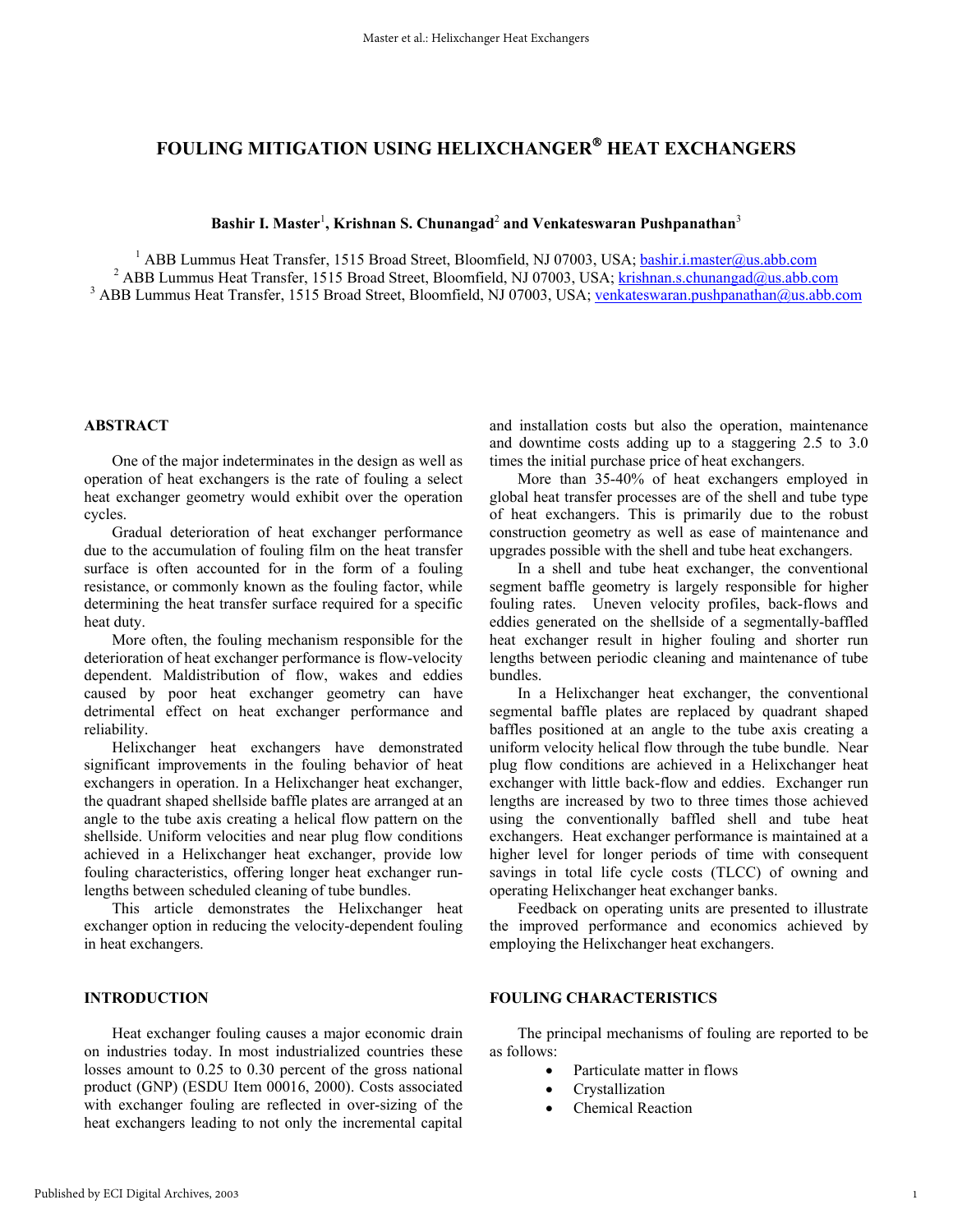- Corrosion processes
- Biological mass accumulation

This paper covers the impact of shellside fouling on the thermal performance and economics of shell and tube heat exchangers employed in the refinery and petrochemical plant processes.

### **Refinery Applications**

Generally, the fouling deposits occur as high molecular weight polymers are formed in the crude preheat systems. Products of corrosion and inorganic salts mix with the polymers and increase the volume of the fouling deposits.

Most of the heat input in a refinery takes place in the crude unit where the crude oil is preheated in heat exchanger trains prior to further heating to elevated temperatures in a fired heater (furnace). See Fig. 1. The total refinery output relies on the uniform operation of the crude unit with consistent outlet temperatures at desired flow rates. Preheat exchanger performance is, therefore, vital in reducing the fuel consumption in the downstream furnace and supplying uniform crude flow rates to the furnace over a desired run cycle.

The second most important process unit in a refinery is the hydrotreater. The process stream in a hydrotreater reacts with hydrogen in the presence of a catalyst at elevated temperatures and pressures to remove sulfur and nitrogen. The major fouling in this unit occurs in the feed/effluent heat exchangers. In these exchangers, the cold naphtha feed is preheated using the hot product effluent. See Fig. 2. Fouling in the feed/effluent heat exchangers can decrease the outlet preheat temperature of naphtha causing more fuel consumption in the furnace and/or reduction in the naphtha flow rate.

The last refinery process where heat exchangers are employed as feed/effluent heat exchangers is the reformer unit. See Fig. 3 for a schematic of this unit. Reforming is a catalytic process designed to increase the anti-knock quality of the naphtha streams. The dehydrogenation in this unit converts the naphthenes to aromatics. Fouling in the preheat exchangers play a vital role in reducing the heat transfer coefficient, often by 25-30% in three months and to as low



Fig. 2 Schematic of a Hydrotreater Unit (Leach et al., 1981)

50% in six months after start-up. Added fuel costs in the downstream furnace as well as maintenance and cleaning costs of heat exchangers could significantly affect the plant operating costs. Anti-fouling agents are often added to the process streams to reduce the fouling tendencies and improve the plant economics.

The total fouling related expenses in the major refining units in USA alone are estimated to be approximately US\$1.4 billion a year. The total fouling related costs for major industrialized nations are estimated to exceed US\$4.4 billion annually (ESDU Item 00016, 2000).

Considering that the refinery fouling related costs represent a minor portion of the fouling related costs in all industries, the fouling mitigation technologies deserve greater attention.

# **FOULING MITIGATION TECHNOLOGY**

The Tubular Heat Exchanger Manufacturers Association (TEMA) standards suggest fouling factors for several fluids based upon the asymptotic fouling model as described by Kern and Seaton (1959). In this model the competing fouling mechanisms lead to an asymptotic fouling resistance beyond which no further increase in fouling occurs. The asymptotic values are, therefore,



Fig. 1 Schematic of a Crude Unit (Leach et al., 1981)



Fig. 3 Schematic of a Reformer Unit (Leach et al., 1981)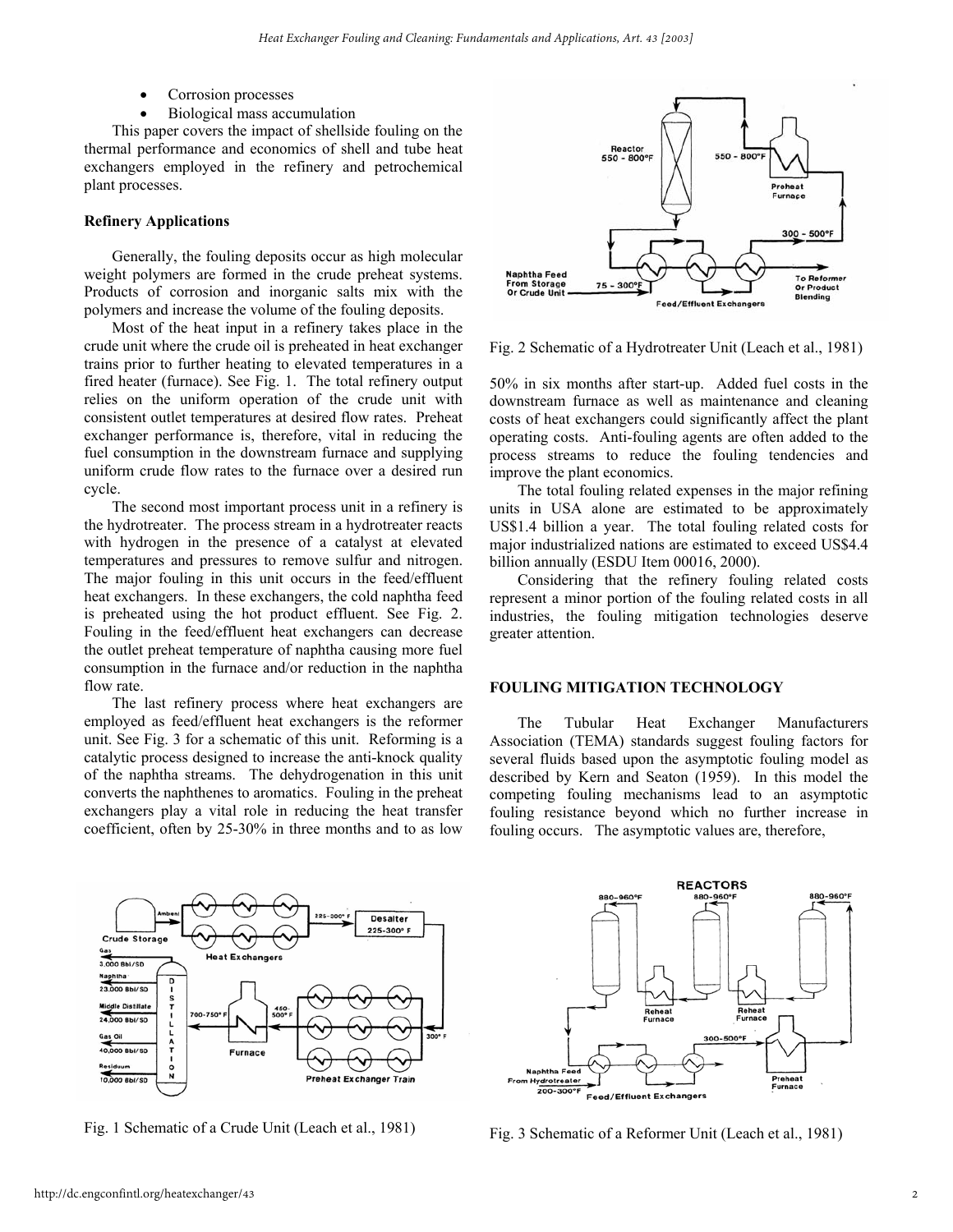

0.9 A 0.8 B Ш 0.7 **A–Pe=Infinite Effectiveness, E B–Helical Baffle**  Effectiveness, C 0.6 **C–Segmental Baffle**  0.5 D **D–Pe=0**  0.4 0.3 0.2 0.1 0.0 01234567 **Number of Transfer Units, NTU**

Fig. 4 HELIXCHANGER Heat Exchanger

Fig. 6 Heat exchanger effectiveness for different geometries

recommended as the design fouling factors in the TEMA standards. This approach does not particularly address the fouling phenomenon such as that at the "hot" end of a crude preheat train, since fouling there does not exhibit the asymptotic behavior.

Ebert and Panchal (1997) have presented a fouling model that is expressed as the average (linear) fouling rate under given conditions as a result of two competing terms, namely, a deposition term and a mitigation term.

Fouling Rate = (deposition term) - (anti-deposition term)

$$
\frac{dR_f}{dt} = \alpha \operatorname{Re}^{\beta} \operatorname{Pr}^{\delta} \exp(\frac{-E}{RT_{film}}) - \gamma \tau_w \tag{1}
$$

where  $\alpha$ ,  $\beta$ ,  $\gamma$  and  $\delta$  are parameters determined by regression,  $\tau_w$  in the shear stress at the tube wall and  $T_{film}$  is the crude film temperature ( average of the local bulk crude and local wall temperatures).

The relationship in Eq. (1) points to the possibility of identifying combinations of temperature and velocity below

which the fouling rates will be negligible. Ebert and Panchal (1997) present this as the "threshold condition".

The model in Eq. (1) suggests that the heat exchanger geometry, which affects the surface and film temperatures, velocities and shear stresses, can be effectively applied to maintain the conditions below the "threshold conditions" in a given heat exchanger.

In a Helixchanger heat exchanger, the quadrant shaped baffle plates are arranged at an angle to the tube axis in a sequential pattern, creating a helical flow path through the tube bundle. See Fig. 4. Baffle plates act as guide vanes rather than forming a flow channel as in conventionally baffled heat exchangers. Uniformly higher flow velocities achieved in a Helixchanger heat exchanger offer enhanced convective heat transfer coefficients. See Fig. 5.

Helical baffles address the thermodynamics of shellside flow by reducing the flow dispersion primarily responsible for reducing heat exchanger effectiveness. Least dispersion (high Peclet numbers) achieved with the helical baffle arrangements approach that of a plug flow condition resulting in high thermal effectiveness of the heat exchanger (Kral et al., 1996). See Fig. 6.



Fig. 5 Measured heat transfer coefficient versus pressure drop on shellside for various baffle systems (Kral et al., 1996) (In Helix x deg., the helical baffles make an angle of x deg. with a plane normal to the tube-axis)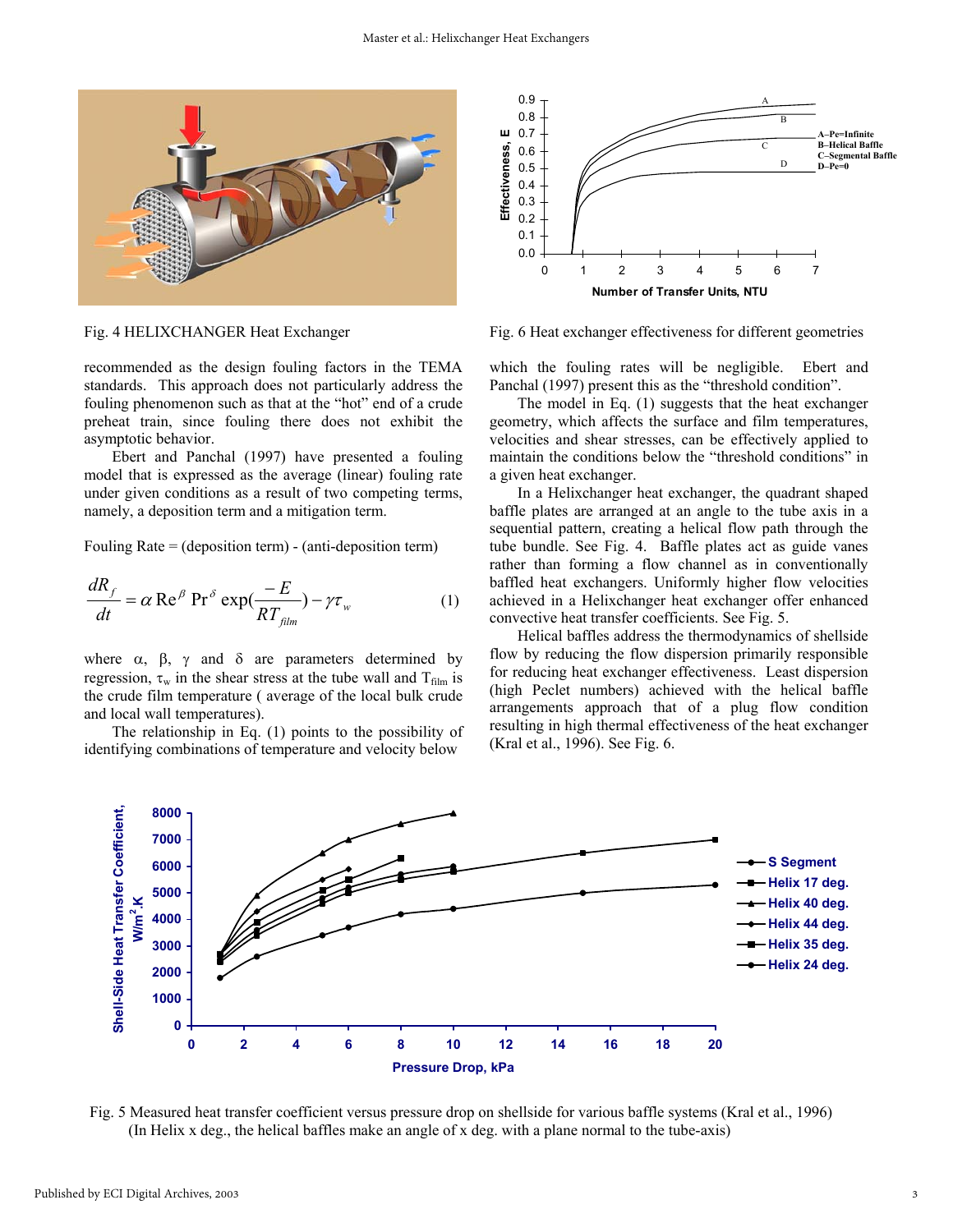

Fig. 7(a) Case 1: Performance of Segmental Bundles

Optimum design of a Helixchanger heat exchanger offers the following characteristics (Chunangad et al.,1998):

- Uniform flow velocities through the tube bundle offering uniform film and metal temperatures
- Elimination of backflow and eddies
- Shellside flow approaches plug flow conditions improving the temperature driving force
- Higher flow velocities are achieved with the same pressure drops, thereby improving shear stress at the heat transfer surface.
- Reduced shell size achieved with the Helixchanger heat exchanger, offers higher tubeside velocities as a secondary benefit in reducing the tubeside fouling rates as well.

All of the above characteristics achieved in a Helixchanger heat exchanger contribute significantly in lowering the fouling rates and maintaining higher performance over longer run cycles as compared to conventional heat exchangers.

## **HELIXCHANGER HEAT EXCHANGER FEEDBACK**

#### **Case 1: Crude Preheat Train, Refinery in USA**

This application consists of two parallel trains of two exchangers in series. Desalted crude is preheated from about 450°F to 500°F in this exchanger with 680°F tar, before being sent to the crude furnace for further heating. It is an application highly susceptible to fouling. The existing segmental baffle exchangers required cleaning once per year. Fig 7 (a) shows the performance of these exchangers in the last operation cycle. After cleaning in mid-1998, the heat duty achieved in these exchangers varied from about 24 MMBtu/hr to 17 MMBtu/hr in mid-1999. The first set of HELIX bundles were installed in mid-1999. Fig 7 (b) shows the performance of these bundles after more than six months in operation. Between Mar-2000 and Sep-2000, the heat duty achieved in these bundles varied from 37 MMBtu/hr. to 33 MMBtu/hr. In mid-2001, the average heat duty achieved in the HELIX bundles was 29MMBtu/hr. As evident, the HELIX bundles achieved, on average, more



Fig. 7(b) Case 1: Performance of HELIX Bundles

than 50% higher duty than the earlier segmental bundles. This was a result of the significantly reduced fouling accumulation on the heat transfer surface and the enhanced heat transfer performance achieved in the HELIX design. Evaluation of typical mid-2001 data on the HELIX bundles showed the total fouling resistance to be around  $0.022$  hr ft<sup>2</sup> o F/Btu, which was less than 50% of the fouling resistance observed in the segmental bundles. The higher average heat transfer performance of the HELIX bundles resulted in valuable savings in fuel cost in the downstream fired heater. Inspection of these bundles in early 2002 showed little fouling on the heat transfer surface. In summary, the HELIX bundles achieved two to three times longer operation run-lengths between cleaning than the earlier segmental bundles while achieving enhanced heat transfer performance. The feedback on the application has led to the specification of HELIX bundles in many crude preheat trains at different facilities of this processor.

## **Case 2: Crude Unit, Refinery in Canada**

Twenty-two HELIX units are in service at this refinery – fourteen in crude preheat service and eight in crude overhead condenser service.

Replacement HELIX bundles were offered targeting the original heat duty in the fourteen crude preheat exchangers. The earlier segmental bundles required cleaning once every



Fig. 8(a) Case 2: Performance of Segmental Bundles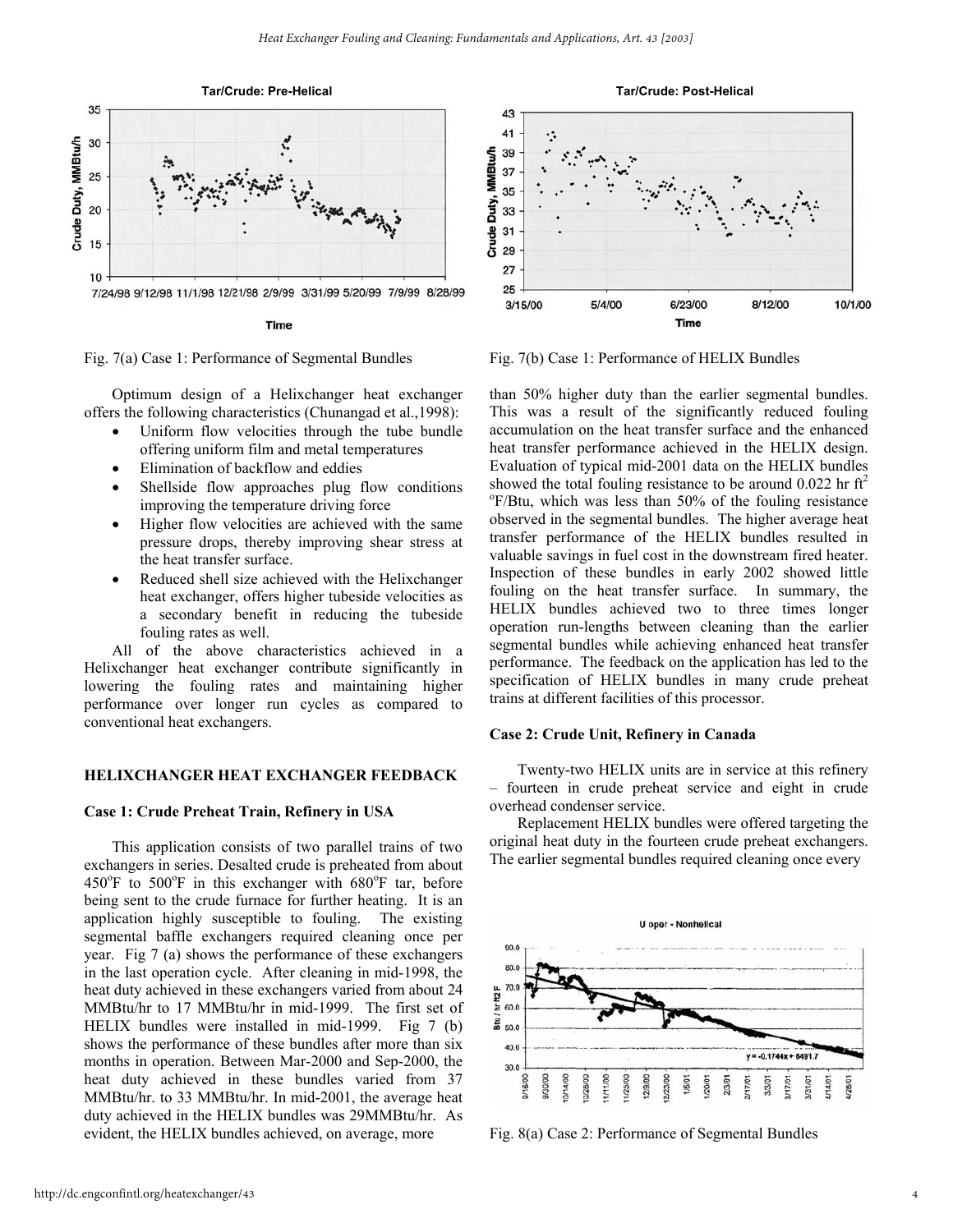

Fig. 8(b) Case 2: Performance of HELIX Bundles

year. As of Mar-2003, the HELIX bundles have demonstrated more than two years of continuous enhanced heat transfer performance. Fig 8 (a)  $\&$  (b) shows sample data as variation of overall heat transfer coefficient with time between the segmental and the HELIX bundles, in the hottest four of the crude preheat exchangers. In this set of exchangers, crude is preheated from  $370^{\circ}$ F to about  $475^{\circ}$ F using 540°F heavy vacuum gas oil (HVGO). It is limited by temperature cross. The helical data in Fig 8 (b) after Dec 1 is to be excluded as it corresponds to a sudden 25% drop in crude flow rates combined with a 25°F drop in HVGO inlet temperature. Although it may be observed from the graphs that the HELIX bundles show marginal improvement in the drop in overall heat transfer coefficient with time in the initial stages, it has since achieved and sustained an asymptotic level of performance much higher than the performance level achieved in the earlier segmental bundles. The HELIX bundles are reportedly expected to achieve more than three years of continuous operation, thus increasing the run-length by three times.

The crude overhead condenser application consists of four parallel trains of two shells in series. 50% capacity upgrade was offered for this service using helical baffles in low-finned tube bundles within limited shellside pressure drop. The plant has confirmed achieving the capacity upgrade and has reported, as of Mar-2003, more than two

years of successful continuous operation with these HELIX bundles. Earlier segmental bundles required two to three times cleaning in this time period. The HELIX bundles have achieved significantly enhanced heat transfer performance and have sustained this performance for a long period of time. Three to four times longer run-length has already been achieved with these bundles.

# **Case 3: Feed/Effluent Exchangers, Hydrotreater Unit, Refinery in the Netherlands**

This application consists of four 'BEU' (TEMA type) shells in series. The reactor effluent condenses in the tube while the feed vaporizes on the shellside. The existing segmental bundles experienced severe shellside fouling requiring cleaning twice per year. Replacement HELIX bundles were supplied for this application. They were installed in 1998. Fig 9 (a) and (b) show photographs of the hottest and coldest HELIX bundles after one year in operation. Insignificant fouling was observed in the COLD bundle while uniform scale type of fouling was observed on the heat transfer surface in the HOT bundle. The run-length of this unit has been extended by three to four times with the HELIX bundles, as reported by the processor. These bundles have achieved 25% larger throughput within limiting hydraulic constraints. It was also reported that the significantly enhanced heat transfer performance of the HELIX bundles have provided substantial additional savings by not requiring downstream heater modifications.

# **Case 4: Feed/Effluent Exchanger, Unifining-Platforming Unit, Refinery in Italy**

This feed/effluent exchanger is a four shells-in-series unit with feed vaporizing on the shellside and effluent condensing in the tubes. The existing segmental-baffled bundles experienced severe uneven fouling, requiring cutting of the shell for access to the bundle. Fig 10 (a) shows the heavily fouled segmental bundle inside the halfcut shell. A replacement HELIX bundle was installed in the



Fig. 9(a) Case 3: Coldest HELIX Bundle



Fig. 9(b) Case 3: Hottest HELIX Bundle